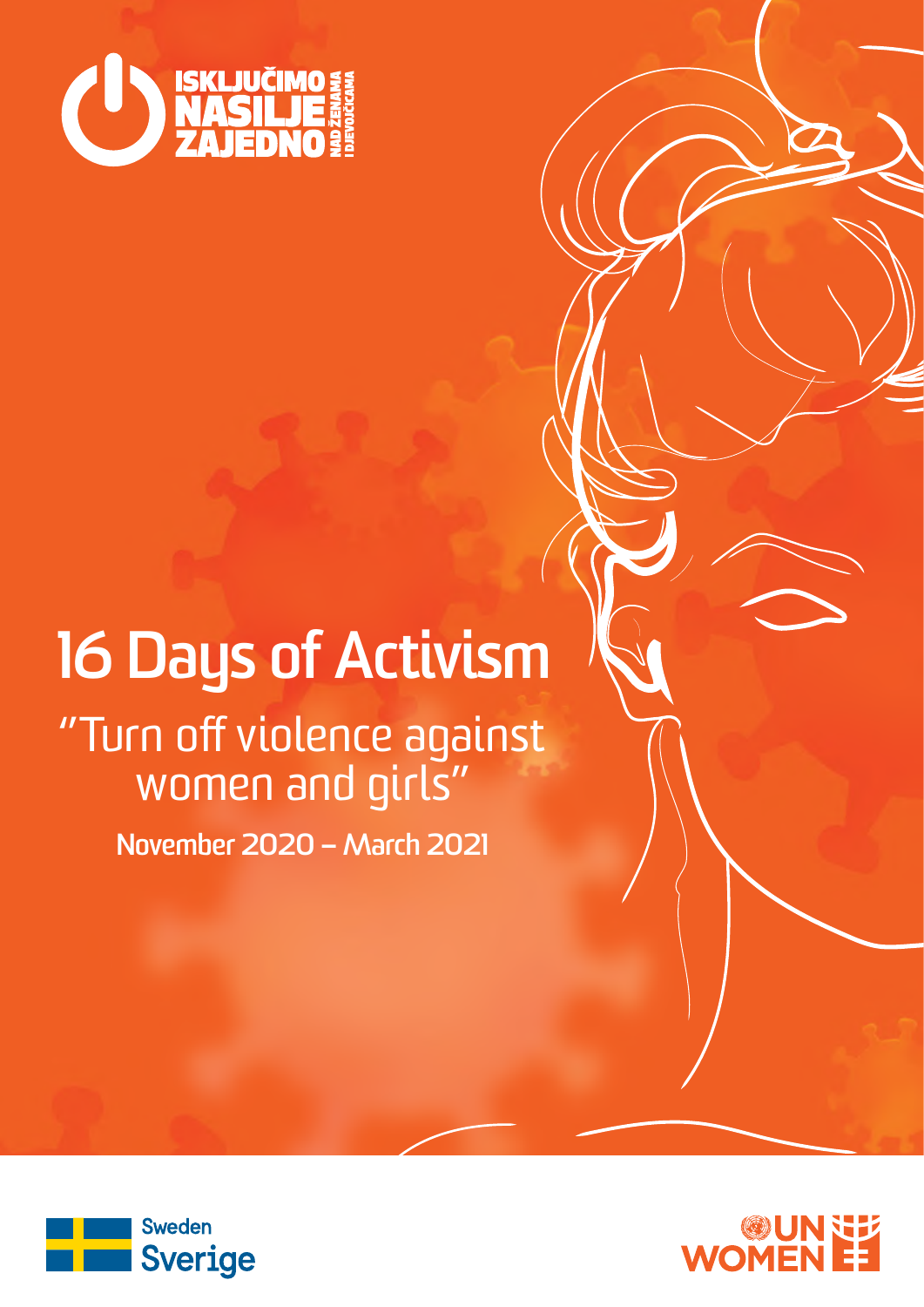#### **Table of Contents**

| TURN OFF VIOLENCE AGAINST WOMEN AND GIRLS - THE UMBRELLA CAMPAIGN  5 |  |  |
|----------------------------------------------------------------------|--|--|
|                                                                      |  |  |
|                                                                      |  |  |
|                                                                      |  |  |
|                                                                      |  |  |
|                                                                      |  |  |
| PROMOTING GENDER EQUALITY AND THE EMPOWERMENT OF WOMEN               |  |  |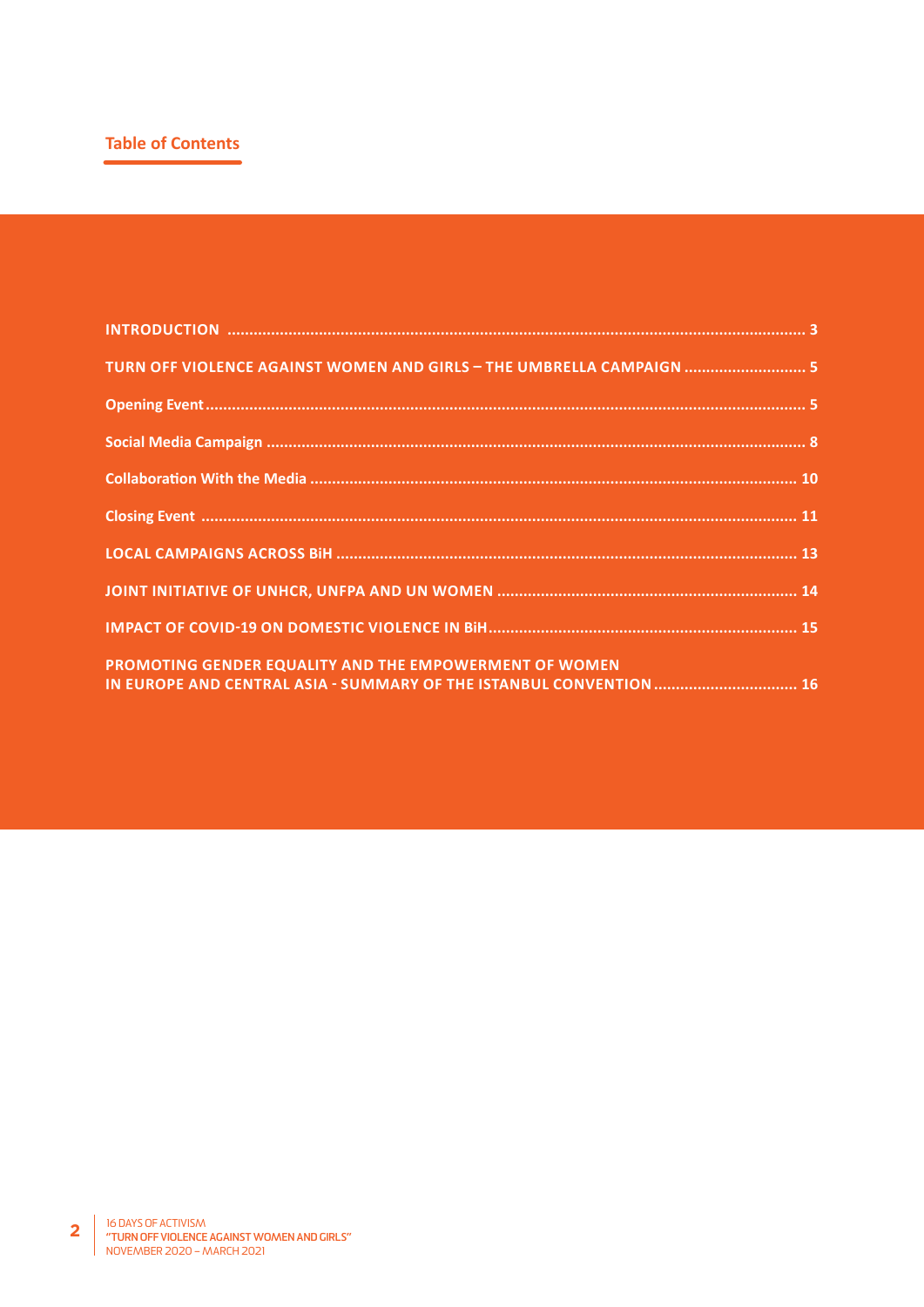# <span id="page-2-0"></span>**Introduction**

#### **Global 16 Days of Activism Campaign**

The 16 Days of Activism against [Gender-Based](https://16dayscampaign.org/) [Violence](https://16dayscampaign.org/) is an annual international campaign that kicks off on 25 November, the International Day for the Elimination of Violence against Women, and runs until 10 December, the Human Rights Day. It was started by activists at the inaugural Women's Global Leadership Institute in 1991. It is used as an organizing strategy by individuals and organizations around the world to call for the prevention and elimination of violence against women and girls (EVAW).

In support of this civil society initiative, under the leadership of the UN Secretary-General, António Guterres, the United Nations [Secretary-General's](https://www.unwomen.org/en/what-we-do/ending-violence-against-women/take-action/unite) [UNiTE by 2030 to End Violence against Women](https://www.unwomen.org/en/what-we-do/ending-violence-against-women/take-action/unite)  [campaign](https://www.unwomen.org/en/what-we-do/ending-violence-against-women/take-action/unite)<sup>1</sup> calls for global actions to increase awareness, galvanize advocacy efforts, and share knowledge and innovations.

In 2020, the campaign was part of UN Women's efforts to launch bold new actions and commitments to end violence against women at the [Generation](https://forum.generationequality.org/) [Equality](https://forum.generationequality.org/) Forum in Mexico and France in 2021 under the global theme, **[''Orange the World: Fund,](https://www.unwomen.org/-/media/headquarters/attachments/sections/what%20we%20do/evaw/unite%20campaign_2020_concept%20note_final.pdf?la=en&vs=2808)  [Respond, Prevent, Collect!"](https://www.unwomen.org/-/media/headquarters/attachments/sections/what%20we%20do/evaw/unite%20campaign_2020_concept%20note_final.pdf?la=en&vs=2808)**.

The UN Women's [Generation](https://www.unwomen.org/en/get-involved/beijing-plus-25) Equality campaign is amplifying the call for global action to bridge funding gaps, ensure essential services for survivors of violence during the COVID-19 crisis, focus on prevention, and collection of data that can improve life-saving services for women and girls.



<sup>1</sup> UNiTE by 2030 to End Violence against Women campaign. More information: <http://bit.ly/3cC3unT>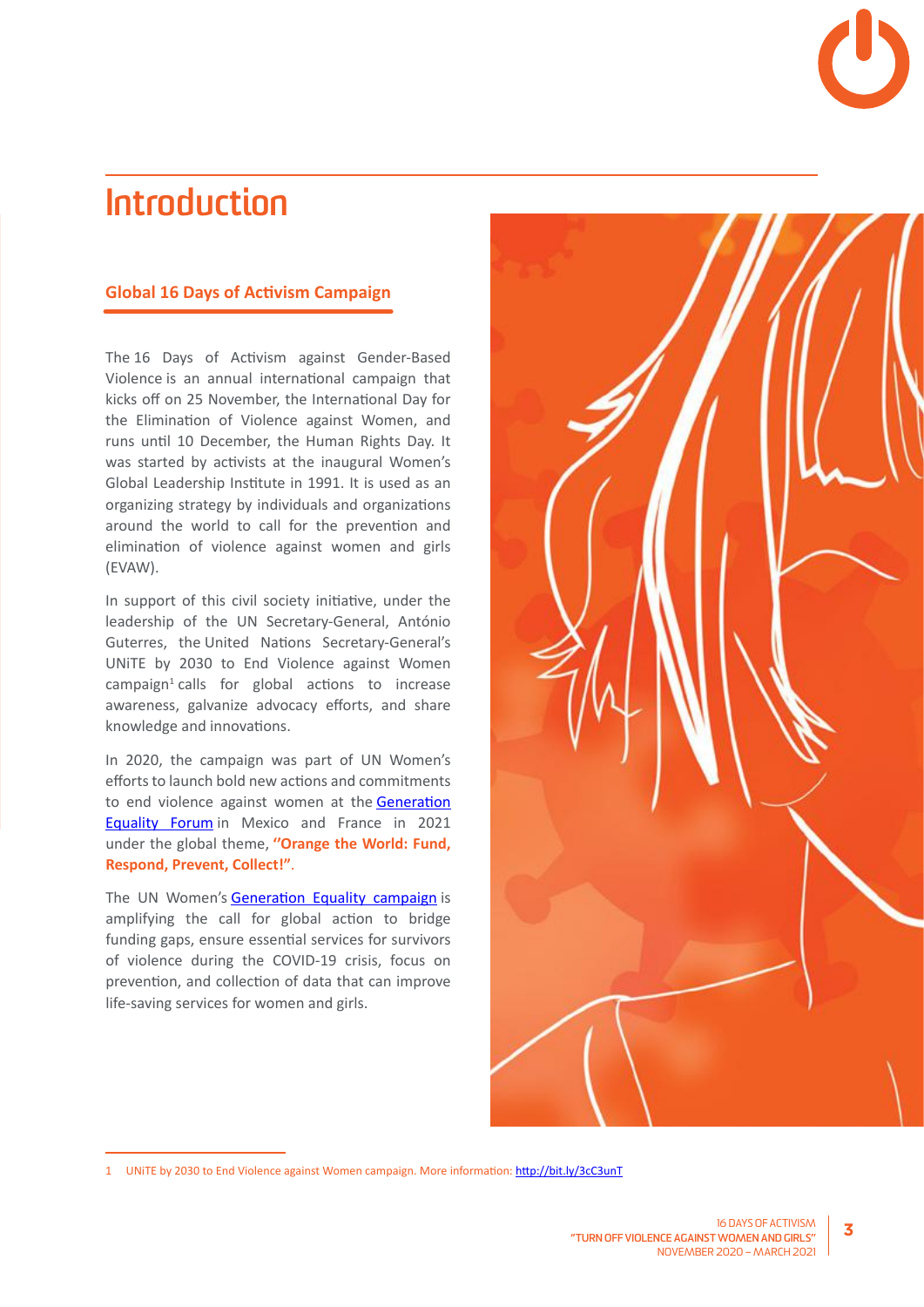#### **A Shadow Pandemic**

Prior to COVID-19, the prevalence of violence against women (VAW) was already alarmingly high. In the area of domestic violence (DV) alone, nearly one in five women (18%) globally experienced violence in the past 12 months at the hands of an intimate male partner<sup>2</sup>. While important efforts have been made prior to COVID-19 to eliminate violence against women and girls, shifting of social attitudes and behaviors which enable violence, especially in the context of COVID-19, is an increasingly urgent priority.

#### **Turn off violence against women and girls**

Under the global 16 Days of Activism campaign, the UN Women Bosnia and Herzegovina local campaign "Turn off violence against women and girls", for the fifth year in a row, took place from 25 November to 10 December 2020, with an extended element of the campaign lasting until the end of March 2021. The overall objective of the campaign in 2020 was to increase awareness regarding the impact and consequences of the COVID-19 pandemic on women and girls victims of violence, focusing on the UNiTE global campaign themes – Prevent and Respond.

The local campaign was a two-fold effort and took place through an umbrella campaign – implemented from 25 November to 10 December 2020 through public events, activities with the media and a social media campaign; and a tailor-made campaign with 11 local newsrooms in Bosnia and Herzegovina, which started in December 2020, and ended in March 2021. The goal was to ensure that VAW is part of the public discourse beyond these 16 Days. The campaign featured a wide participation of gender mechanisms, CSOs, international community, and the media.

The campaign endeavored to emphasize the role of communities during the crisis (and beyond) in combating VAW, while promoting examples of positive support to women survivors by the public, media and CSOs. Photo: Kea Taylor

Evidence from service providers suggests that rates of domestic abuse have increased in the context of the COVID-19 lockdowns, as women and girls are trapped with abusers and services that they rely on have been shut down<sup>3</sup>. The coronavirus pandemic continues to place a burden on women exposed to violence and support mechanisms in place, requiring an even stronger and louder response. Given these challenges, support of all members of society is crucial to show that survivors of violence are not alone.



*[''We see a shadow pandemic growing,](https://www.unwomen.org/en/news/stories/2020/4/statement-ed-phumzile-violence-against-women-during-pandemic?gclid=EAIaIQobChMIv96PrZGK7wIVjs13Ch3orANGEAAYASAAEgIdzPD_BwE) [of violence against women.''](https://www.unwomen.org/en/news/stories/2020/4/statement-ed-phumzile-violence-against-women-during-pandemic?gclid=EAIaIQobChMIv96PrZGK7wIVjs13Ch3orANGEAAYASAAEgIdzPD_BwE)* 

**PHUMZILE MLAMBO-NGCUKA UN Women Executive Director** 

2 UN Women: COVID-19 and ending violence against women and girls. More information: <http://bit.ly/3tm0Itq>

**4**

**Ibid**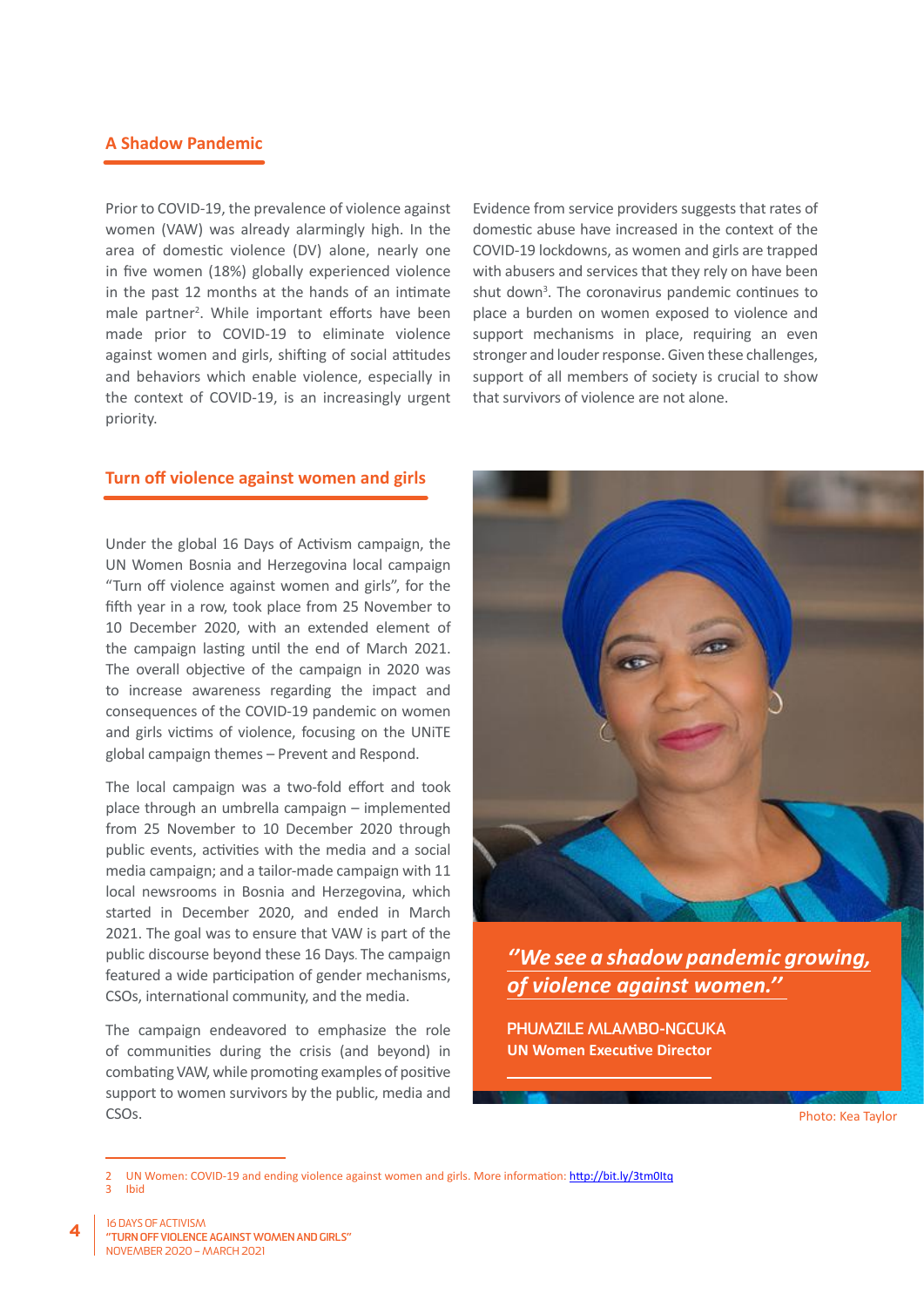

# <span id="page-4-0"></span>**Turn Off Violence Against Women and Girls – The Umbrella Campaign**

### **Opening Event**

The campaign ''Turn off violence against women and girls'' was initiated on 24 November with a hybrid event (a combination of a physical event and a Zoom webinar). Along with keynote opening speeches, an online panel discussion took place, on the influence of the pandemic on gender-based violence survivors, especially from the perspective of access to services.

Introductory speeches were made by: H.E. Johanna Strömquist, Ambassador of Sweden to BiH; John Kennedy Mosoti, UNFPA Representative in BiH, Country Director for the Republic of North Macedonia and Serbia, and Director for Kosovo (UNSCR 1244); and David Saunders, UN Women BiH Representative.

After the introductory speeches, a panel discussion "Impact of the COVID-19 pandemic on violence against women" was held, with the participation of Joško Mandić, Expert Advisor at the BiH Agency for Gender Equality of the BiH Ministry of Human Rights and Refugees; Jasmina Mujezinović, Executive Director of the Foundation for Local Democracy from Sarajevo; and Radmila Žigić, Director of the Foundation "Lara" from Bijeljina. The event was moderated by journalist Marina Riđić.

About 70 attendees followed the event via Zoom. Also, the event was broadcast live on Facebook. A recording of the opening event is available [here.](https://www.facebook.com/watch/live/?v=2022600807876725&ref=watch_permalink)



Photo: UN Women Bosnia and Herzegovina/Masha Durkalic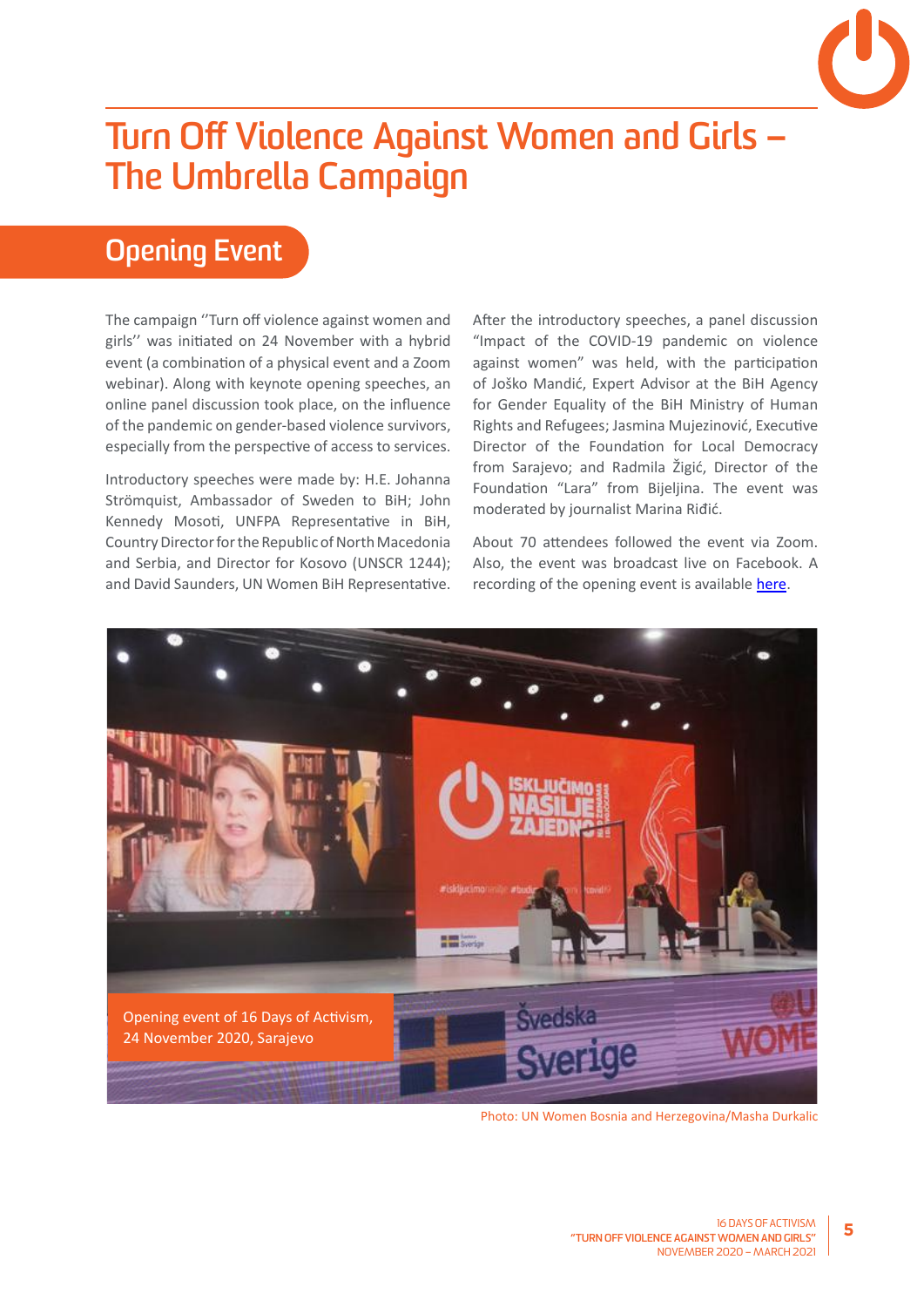#### **Introductory Speeches**







*''We cannot just accept the increased violence against women. We need an international discussion on how we can build back better and build for the future.''*

**JOHANNA STRÖMQUIST, Ambassador of Sweden to BiH**

*''Violence against women and girls must be a priority in COVID-19 response plans. Governments must at least maintain existing budget lines for specialized services in support of survivors. Violence will only increase as economic crisis deepens.''*

**DAVID SAUNDERS, UN Women BiH Representative** 

*''Violence against women and girls does not emanate from nowhere. It is simply the most extreme example of political, financial, social, and economic oppression of women and girls worldwide. Ending this violence is central to our efforts to empower women and girls and to build back stronger and better, fairer, and more inclusive.''*

**JOHN KENNEDY MOSOTI, UNFPA Representative in BiH, Country Director for the Republic of North Macedonia and Serbia, and Director for Kosovo (UNSCR 1244)** *the pandemic.''*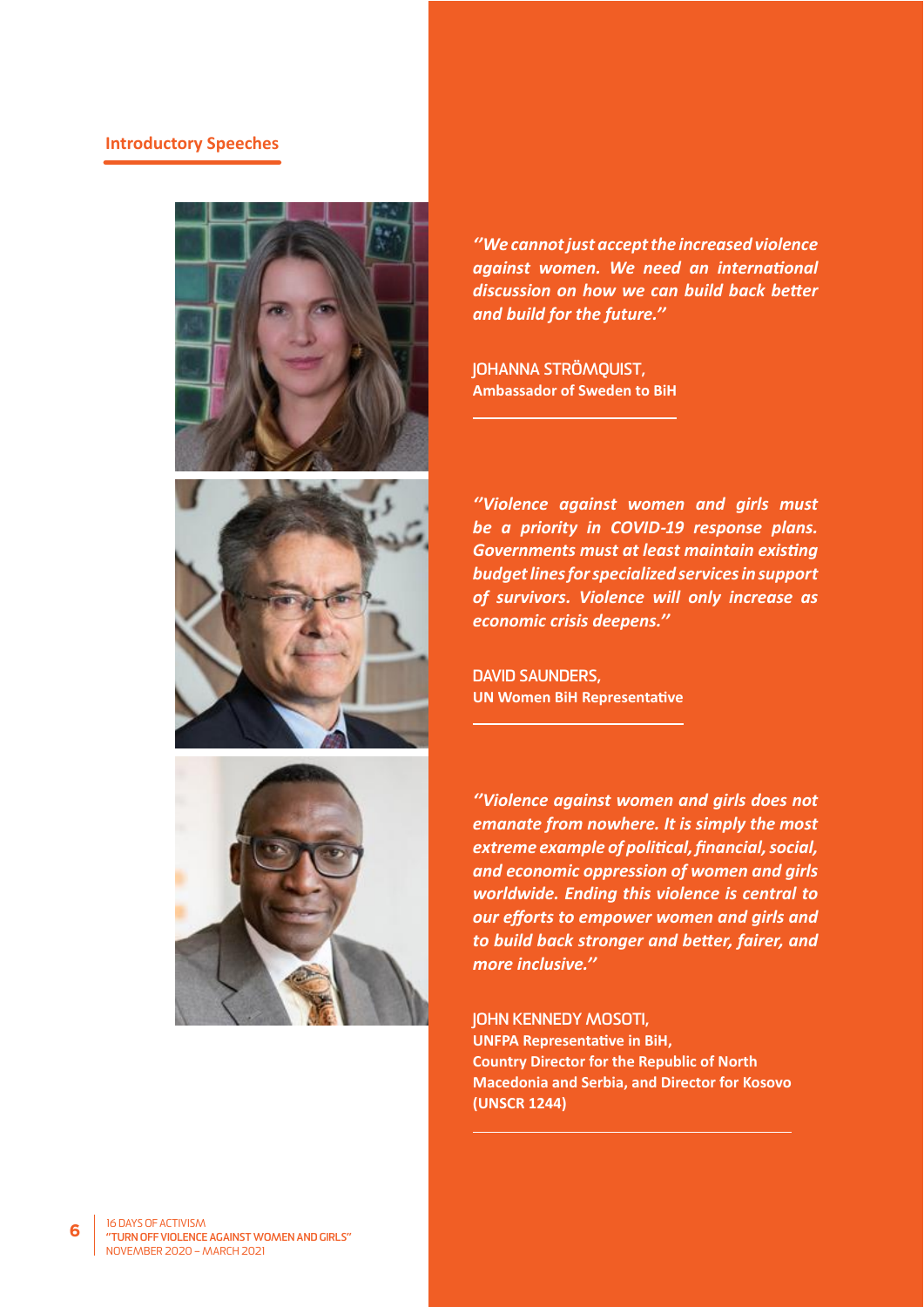**Panel discussion "Impact of the COVID-19 pandemic on violence against women"**

*"The media should extend their questions on violence against women from CSOs to all other institutions which are responsible for providing protection to the victims under the law – the police, centers for social work, prosecutors' offices, centers for legal aid, government, as we are all responsible for protecting victims of violence. The conditions of the pandemic have contributed to a situation in which a huge responsibility has been assigned exclusively to CSOs providing specialized support to survivors. "*

**RADMILA ŽIGIĆ, Director of Foundation "Lara" from Bijeljina**

*''The funds which safe houses received during the pandemic were welcome, as we lacked resources, while the need to provide help was increasing. However, the financing of safe houses needs to be resolved, especially in the Federation of BiH, where we still don't have a legal framework which would enable founding and financing of safe houses.''*

**JASMINA MUJEZINOVIĆ, Executive Director of Foundation for Local Democracy from Sarajevo**

*''Since the pandemic started, the Agency for Gender Equality of BiH has kept up regular communication with all institutional and other partners, including CSOs. We also issued recommendations to all relevant institutions, line ministries and crisis teams to include the gender perspective in all measures, including eliminating violence against women. In addition, we created an intervention plan of measures, part of them targeting certain institutions providing protection from domestic violence in order to strengthen their capacities in responding to an increase in violence and in maintaining the necessary services during the pandemic.''*

**JOŠKO MANDIĆ,** 

**Expert Advisor at the BiH Agency for Gender Equality of the BiH Ministry of Human Rights and Refugees**

**7**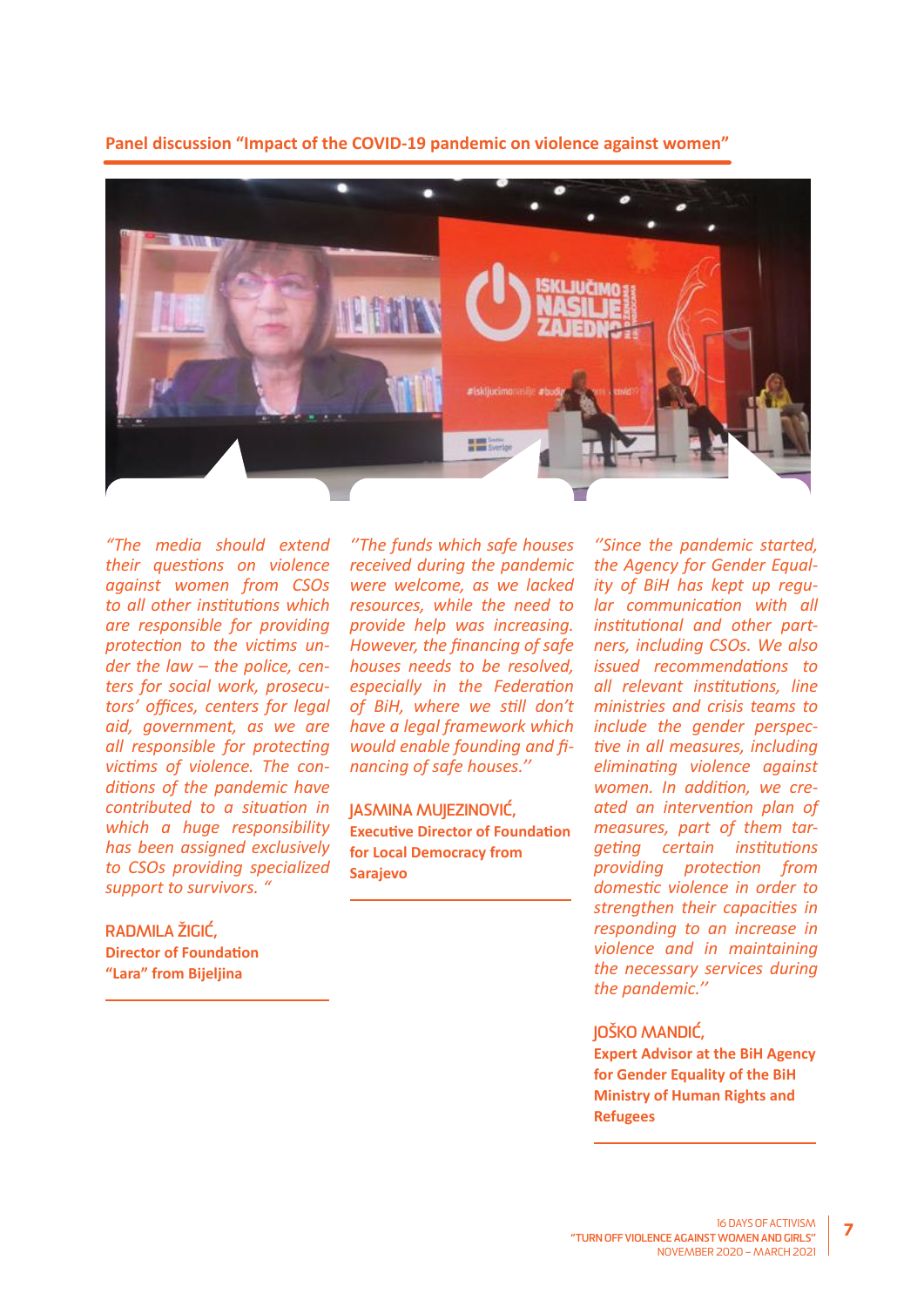### <span id="page-7-0"></span>**Social Media Campaign**

The social media campaign was implemented on UN Women BiH social networks - [Facebook](https://www.facebook.com/unwomenbih), [Instagram,](https://www.instagram.com/unwomenbih/
) [Twitter]( https://twitter.com/unwomenbih) and [YouTube](https://www.youtube.com/user/UNWOMENBiH).

The campaign featured eight bilingual photo statements and three videos of representatives of the CSO sector, service providers, the media, and the international community. With their statements, the protagonists emphasized the importance of joint action in preventing violence against women, especially during the crisis caused by the COVID-19 pandemic.

Thousands of persons were reached with the campaign messages through the social media campaign, and accompanying collaboration with the media.

#### **SOCIAL MEDIA CAMPAIGN 20 NOVEMBER - 10 DECEMBER 2020**



**7,8K reach**

### **26,4K impressions**

### 心靈圖

Amidst COVID-19, stauing at home is the safest choice, unless you are one of the all too many women who experience violence at home. Authorities must ensure all citizens are protected. Combatting gender-based violence requires maintaining services that are the lifeline for survivors of domestic violence - especially at present, when there are few other places to escape to.



### 心靈剛

Crises reqularly cause havoc. This is also the case with the coronavirus pandemic. One of the worst is violence against women, because the fight against the virus has burdened both the system and the media. We must show that the system works and does not forgive violence.

Sandra Gojković-Arbutina, Editor-in-Chief of Nezonisne novine

#iskljucimonastje #budimoodgoverni #covidl9

WOMEN<sup>ES</sup>



**Balling Second**<br>**Balling Scientists** 

Johann Sattler, FU Ambossador to BiH

**8**

#iskljucimonastije #budimoodgovomi #covid19.

**WOMENES** 

The COVID-19 pandemic pointed to numerous shortcomings of the institutional and systematic response<br>to violence against women. Women and girls were faced with constant control by perpetrators of violence and inability to seek help.

Aleksandra Petrić, Executive Director of the Foundation "United Worl n Bonjo Luko



**Balling Section** 

The number of reports of cases of domestic violence has increased three to four times in the last eight months. A large number of new cases of violence has been registered, which indicates that the crisis caused by the coronavirus pandemic is influencing the increase in violence.

Ognjen Đurđić, police officer from East Sarajeva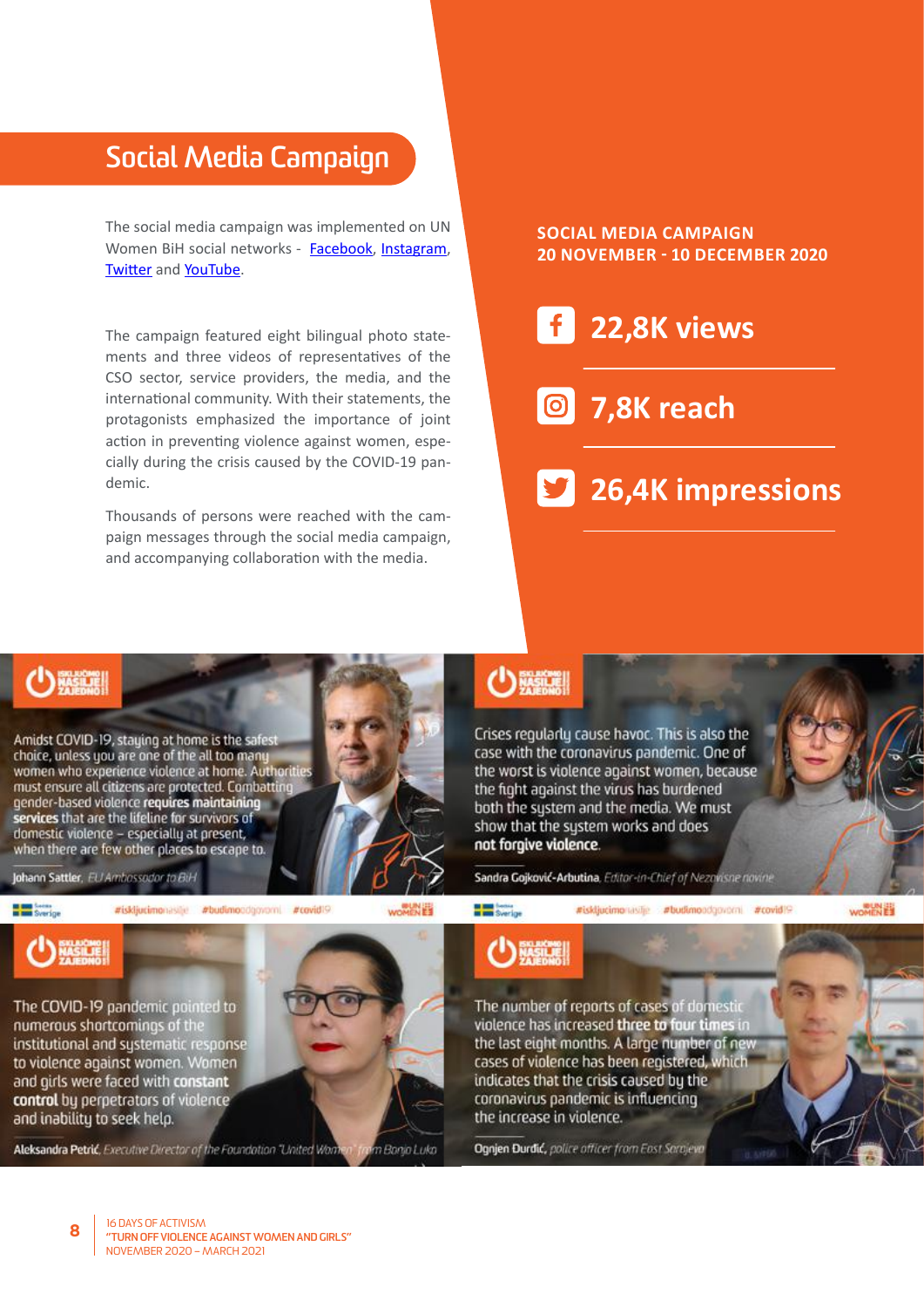*"We know that women are the backbone of the Sustainable Development Goals. Unless we ensure the support is provided to women survivors of violence, we risk sliding back decades of progress that has been made."*

**[INGRID MACDONALD,](https://youtu.be/Kipaq4NMFG4)  [UN Resident Coordinator in BiH](https://youtu.be/Kipaq4NMFG4)**

*"While authorities are calling on people to stay in their homes, which are declared as the safest places during the coronavirus pandemic, we must not allow those same authorities to turn their backs on those who will find themselves locked inside their homes with perpetrators."*

#### **[ARDUANA PRIBINJA,](https://youtu.be/xYcpUTRPLaY)  [Al Jazeera Balkans reporter](https://youtu.be/xYcpUTRPLaY)**

*"Violence against women and girls in BiH was a cause for con cern even before the pandemic. But in the current health cri sis, the number of cases of do mestic violence has increased. These women and girls need protection. In BiH, authorities at all levels, service providers, civil society, the media, the in ternational community and private companies, must join forces."*

**[MATT FIELD,](https://youtu.be/bgtF_n19Rh0)  [Ambassador of the](https://youtu.be/bgtF_n19Rh0)  [United Kingdom to BiH](https://youtu.be/bgtF_n19Rh0)** 





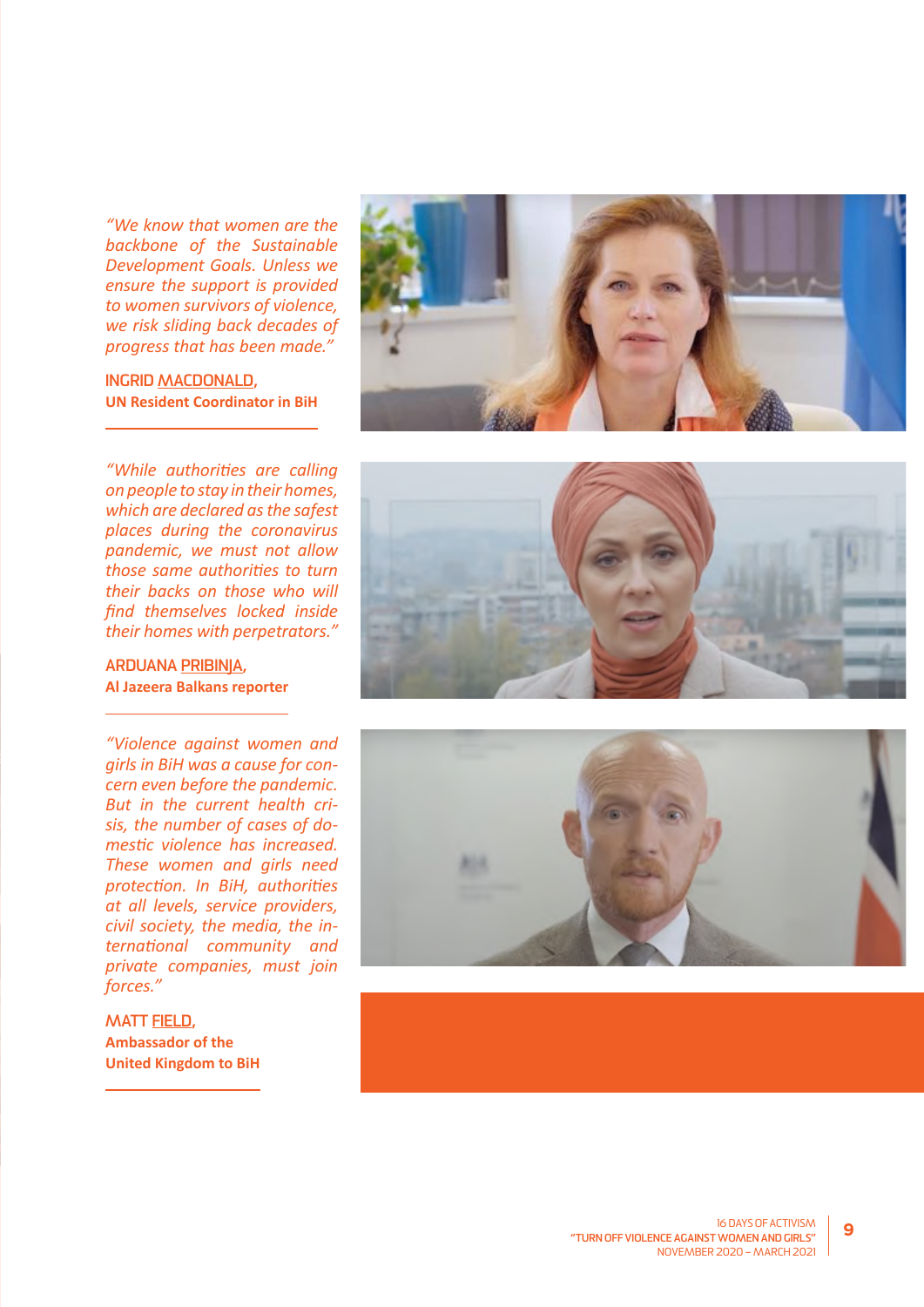### <span id="page-9-0"></span>**Collaboration with the media**

During the campaign, UN Women cooperated with a variety of national and local media that supported the campaign. The BiH media provided support to the campaign through regular reporting on campaign activities, but also through dedicated reporting on VAW in 11 communities in BiH. The challenges faced by service providers during the coronavirus pandemic were communicated to the public in the form of interviews with members of local multisectoral teams. The momentum was used to highlight the importance of availability of institutional support to survivors during the crisis.





#### **Orange the media**

To mark the beginning of the campaign "Turn off violence against women and girls together" and raise awareness on VAW, national and local TV and print media were engaged in the "Orange the media" activity. Specifically, the hosts of five TV media outlets wore ''Turn off violence'' badges during 11 TV shows which were used to announce the start of the campaign, and three print media outlets branded their cover pages with the campaign logo.

#### **Pledge on responsible reporting on gender-based violence**

As a part of a collaboration with the media, a Pledge for Responsible Reporting on Gender-Based Violence was created. This Pledge calls on BiH media to join the efforts regarding responsible and professional reporting on gender-based violence against women and girls, especially during the COVID-19 crisis. The online pledge was presented during the final event of the campaign and was available for signing by BiH media representatives, editors, and journalists.



BY THE END OF MARCH 2021, A TOTAL OF **56 MEDIA PROFESSIONALS** SIGNED THE PLEDGE FOR RESPONSIBLE REPORTING ON GENDER-BASED VIOLENCE.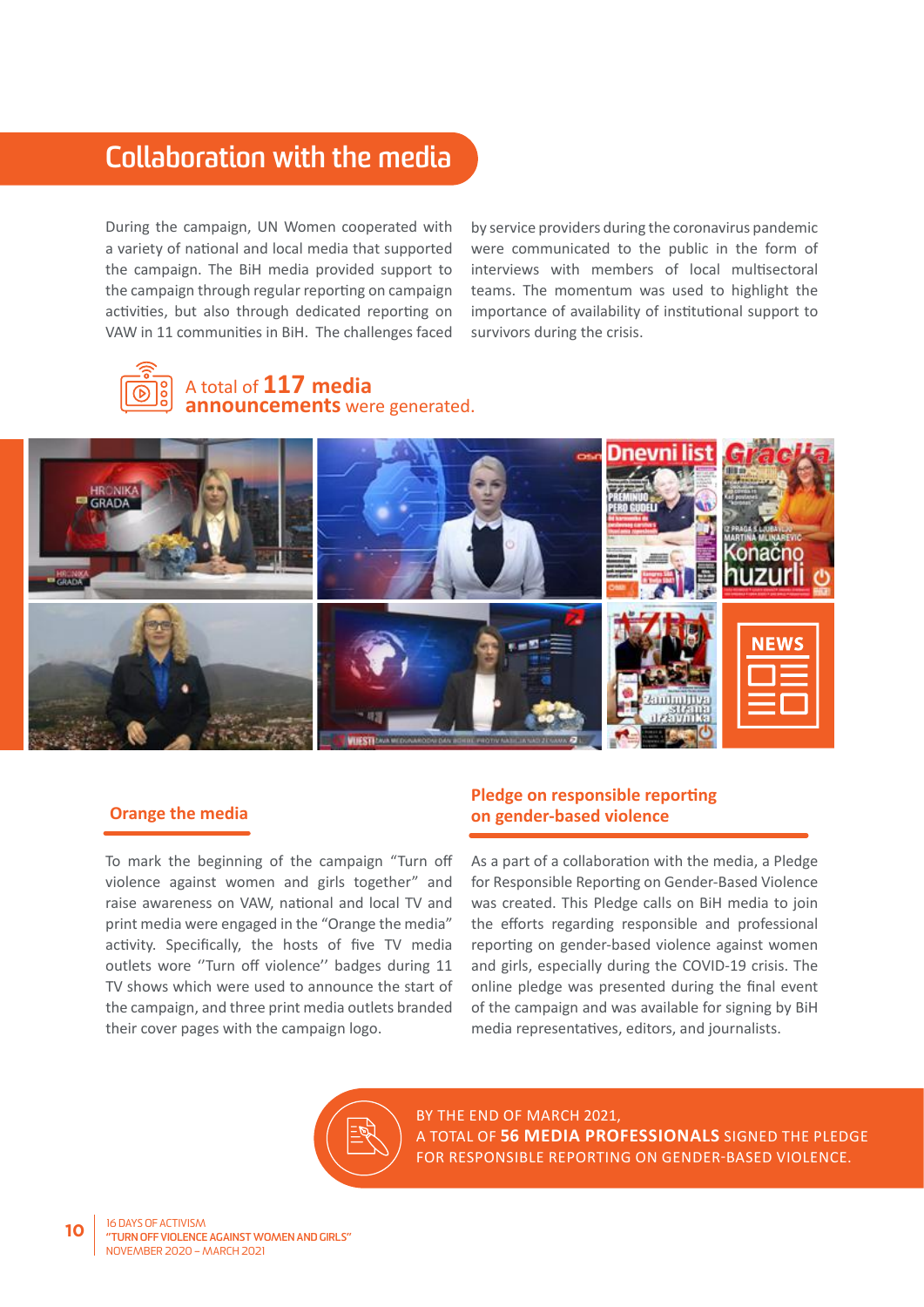### <span id="page-10-0"></span>**Closing Event**

An online panel discussion ''The role of media in preventing violence against women'' was held on 10 December 2020. The aim of the panel discussion was to highlight the importance of responsible reporting on gender-based violence, especially in the context of the COVID-19 crisis.

During the event, in addition to presenting the results of the campaign, the Pledge for Responsible Reporting on Gender-Based Violence was also presented. Media outlets in BiH were invited to join the cause by signing the Pledge. This also marked the beginning of UN Women intensified efforts to work with the media in 11 local communities in Bosnia and Herzegovina on VAW prevention.

The panel discussion was marked by an introductory addressbyTorgnySvenungsson,HeadofDevelopment Cooperation and Deputy Head of Mission at the Embassy of Sweden, and David Saunders, UN Women BiH Representative. Elvira Jukić-Mujkić, editor-in-chief of the Media.ba portal; Katarina Panić, journalist of Srna news agency; and Dijana Tepšić, founder and editor of the online magazine Ultra.ba, participated in the panel discussion. The event was moderated by journalist Hana Sokolović.

About 50 attendees followed the event via Zoom, which was also broadcast through Facebook. A recording of the opening event is available [here](https://www.facebook.com/watch/live/?v=3460723827310877&ref=watch_permalink).

#### **Introductory speeches**



 *''All members of society need to be part of this continuous effort to combat violence against women. The media have a central and important role in this process. People read news, they watch TV, they are active on social media. The media have a substantial influence on public opinion on these issues. So, obviously responsible media reporting is crucial when it comes to preventing violence and eliminating harmful stereotypes that affect violence against women and girls.''*

#### **TORGNY SVENUNGSSON,**

**Head of Development Cooperation and Deputy Head of Mission at the Embassy of Sweden**

 *''The media have a crucial role in shaping public discourse. They shape our perceptions, our priorities. Professional reporting that does not sensationalize but brings the facts to our attention is a real social good. This is especially important when reporting on sensitive topics such as violence against women and girls.''*

**DAVID SAUNDERS, UN Women BiH Representative**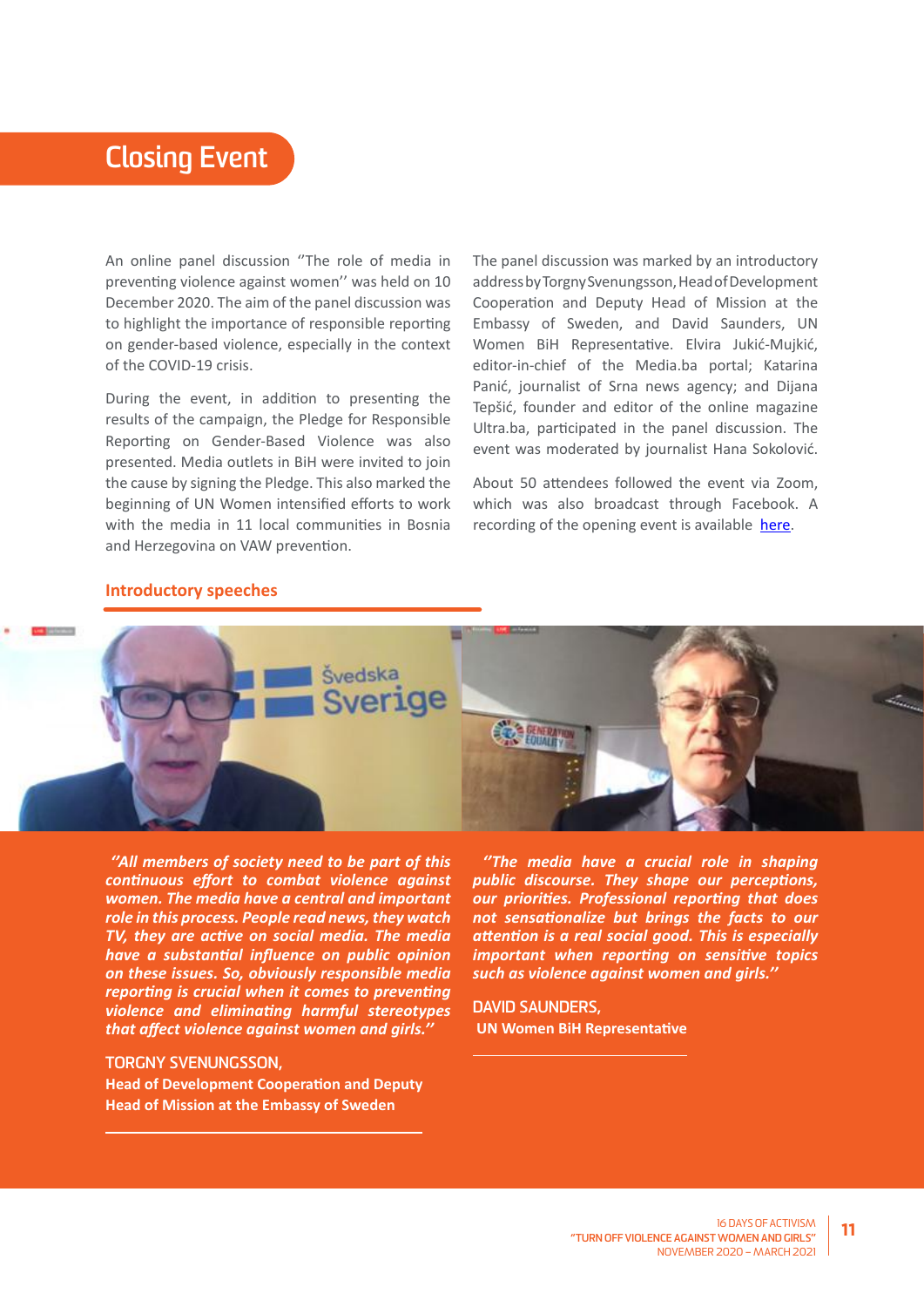**Panel discussion ''The role of the media in preventing violence against women''**

*''The media have a crucial role in shaping the awareness of the public on violence against women and girls in BiH because of the way they report on it, and the audiences they are reaching. Media reporting can't stop gender-based violence, but it can contribute to a wider action in society to tackle it.''* 

**ELVIRA JUKIĆ MUJKIĆ, editor-in-chief of the Media.ba web portal**

*''Both the media and institutions should work on making better use of their capacities. The media think that institutions make it hard to get information, and the constant reproach to the media is that they report periodically and in a sensational way. Both sides have a responsibility to use their capacities.''* 

**KATARINA PANIĆ, journalist of Srna news agency**

*''The media have a great responsibility regarding the way in which prejudice and stereotypes are represented in their reporting on domestic violence and violence against women, as well as gender equality. It is important to talk about violence on a daily basis, to emphasize positive examples of women and men who are breaking stereotypes and prejudices. All of this leads to a decrease of gender inequality and to prevention and elimination of violence against women.''* 

#### **DIJANA TEPŠIĆ,**

**founder and editor of the online magazine Ultra.ba**



16 DAYS OF ACTIVISM<br>"TURN OFF VIOLENCE **GAINST WOMEN AND GIRLS"** NOVEMBER 2020 – MARCH 2021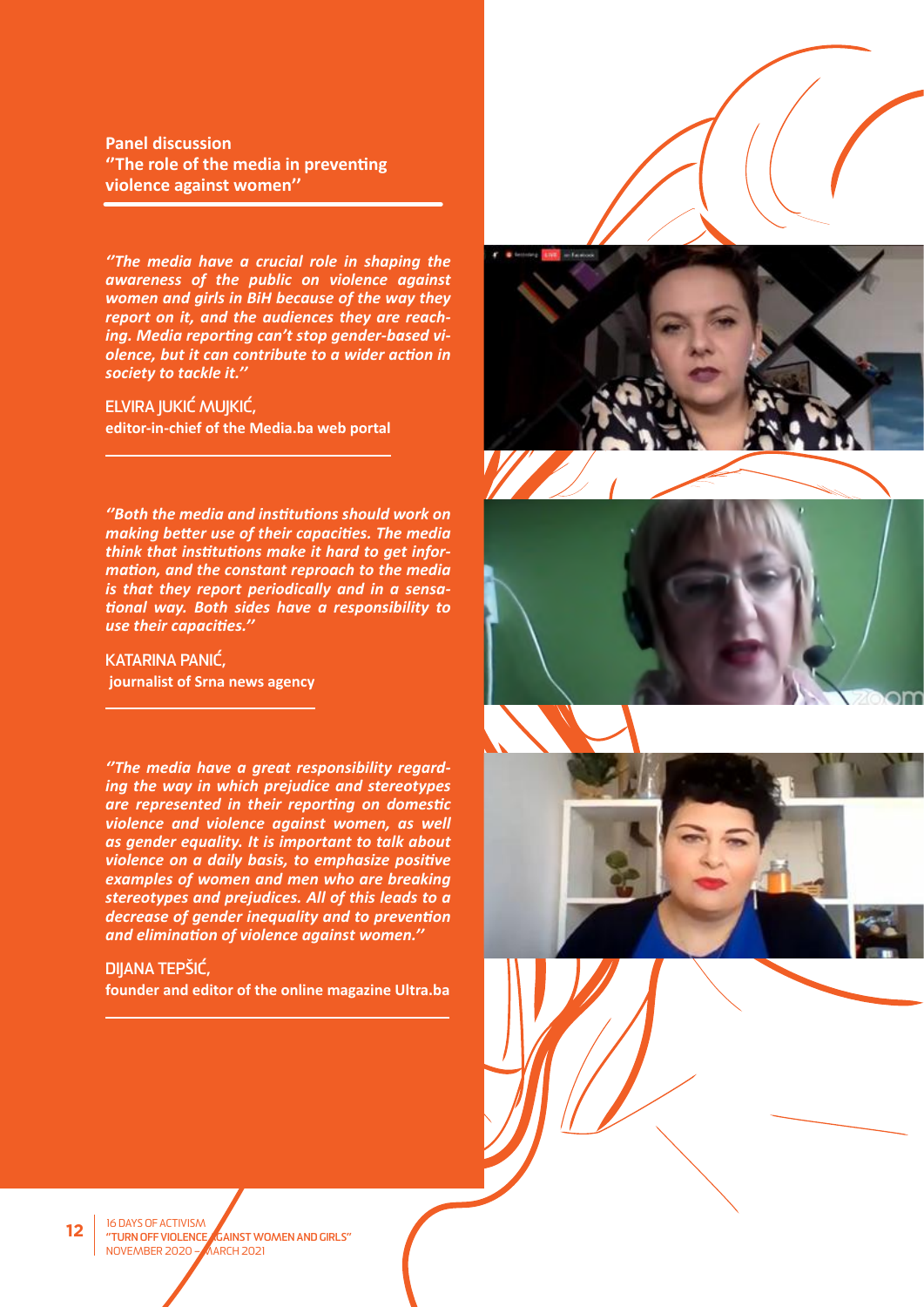

# <span id="page-12-0"></span>**Local campaigns across BiH**

Having in mind that the work with local media in the prevention of VAW and DV is of utmost importance – as they are the closest to local communities, to professionals who work in response to violence, and to survivors – UN Women reached out to 11 media outlets across the country to strengthen their role in the prevention of VAW. Engaged journalists welcomed the opportunity to increase their knowledge, as this topic is rarely available through formal education.

Local newsrooms from 11 local communities participated in the project (Istočno Sarajevo, Sokolac, Prijedor, Derventa, Zvornik, Livno, Brčko, Travnik, Novi Travnik, Gornji Vakuf/Uskoplje, Goražde).



The media professionals participated in trainings on responsible reporting on VAW. In order to further strengthen their role in the prevention of VAW, discussions with the local service providers - members of the local teams providing support to women survivors of violence – were organized. All multisectoral teams recognized the importance of working with local media outlets, emphasizing that sensitized and trained media professionals can positively influence how society perceives VAW. These discussions led to the development of tailormade plans for enhanced cooperation between the media and multisectoral teams in these communities.

As a part of this cooperation, the local media newsrooms contributed to the campaign by developing high quality and innovative content addressing different aspects of VAW in the period from December 2020 to March 2021.

Each media outlet contextualized this topic within their community and, where appropriate, had at least one community leader / local prominent figure pledging to act as an agent of change in promoting zero tolerance to VAW and DV.

A final event, bringing together members of multisectoral teams and journalists, took place on 12 March 2021, and was an opportunity to summarize the results of the work initiated in November 2020. After a round of extensive consultations with all parties involved, representatives of multisectoral teams and media outlets reflected on their approach. starting points, and ways forward toward active and constructive collaboration in the area of prevention of violence against women in their communities. Some of the conclusions highlighted the need to further enhance the education on this topic within local communities, as well as the need to continue campaigning for the prevention of VAW among members of local communities, especially youth.

> #iskljucimonasilje #budimoodgovorni #covid<sup>19</sup>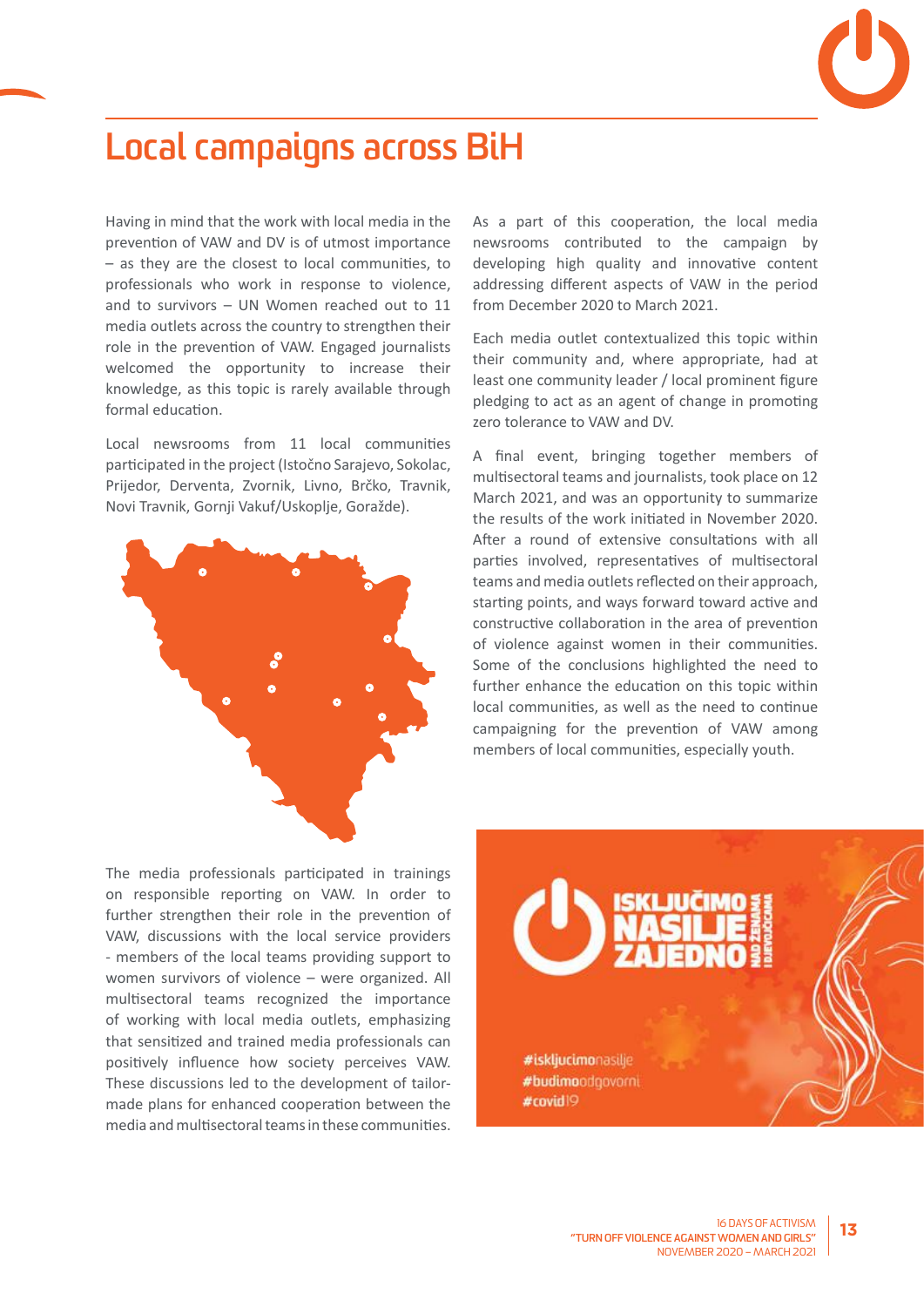# <span id="page-13-0"></span>**Joint Initiative of UNHCR, UNFPA and UN Women**

The COVID-19 pandemic influencesthe increase of gender-based violence globally. In Bosnia and Herzegovina, the already concerning migration crisis, coupled with restrictive movement measures, especially those in place in reception centers for migrants, asylum-seekers, and refugees, increase the possibility of occurrence of gender-based violence.

To tackle this topic, UNHCR and UNFPA joined the UN Women campaign ''Turn off violence against women and girls''. Along with its implementing partner, Foundation BHWI, and in collaboration with UN Women and UNFPA, UNHCR ensured the availability of preventive messaging through 400 posters translated in six key languages (English, Urdu, Pashto, Farsi, Arabic and Kurdish).

The posters were placed across eight reception centers and other relevant places in Bosnia and Herzegovina. They highlighted that violence should never be tolerated and should always be reported to the relevant staff in the centers.

Furthermore, UNHCR and its partner, Foundation BHWI, organized workshops in three reception centers (TRC Ušivak, RRC Salakovac and AC Delijaš) with the aim to engage women, girls and men in meaningful discussions related to combating gender-based violence and produce meaningful messaging for wider center communities.

Photo:UNHCR Bosnia and Herzegovina

**CR BHWI** 

#turnoffviolence #bere

<sub>ر</sub>ې سره مخ پاست ، تاسو<br>د مرکزي مډيريت يا د

غړی سره په مرکز ک*ې چې* 





noffviolence

**NHCR BHW**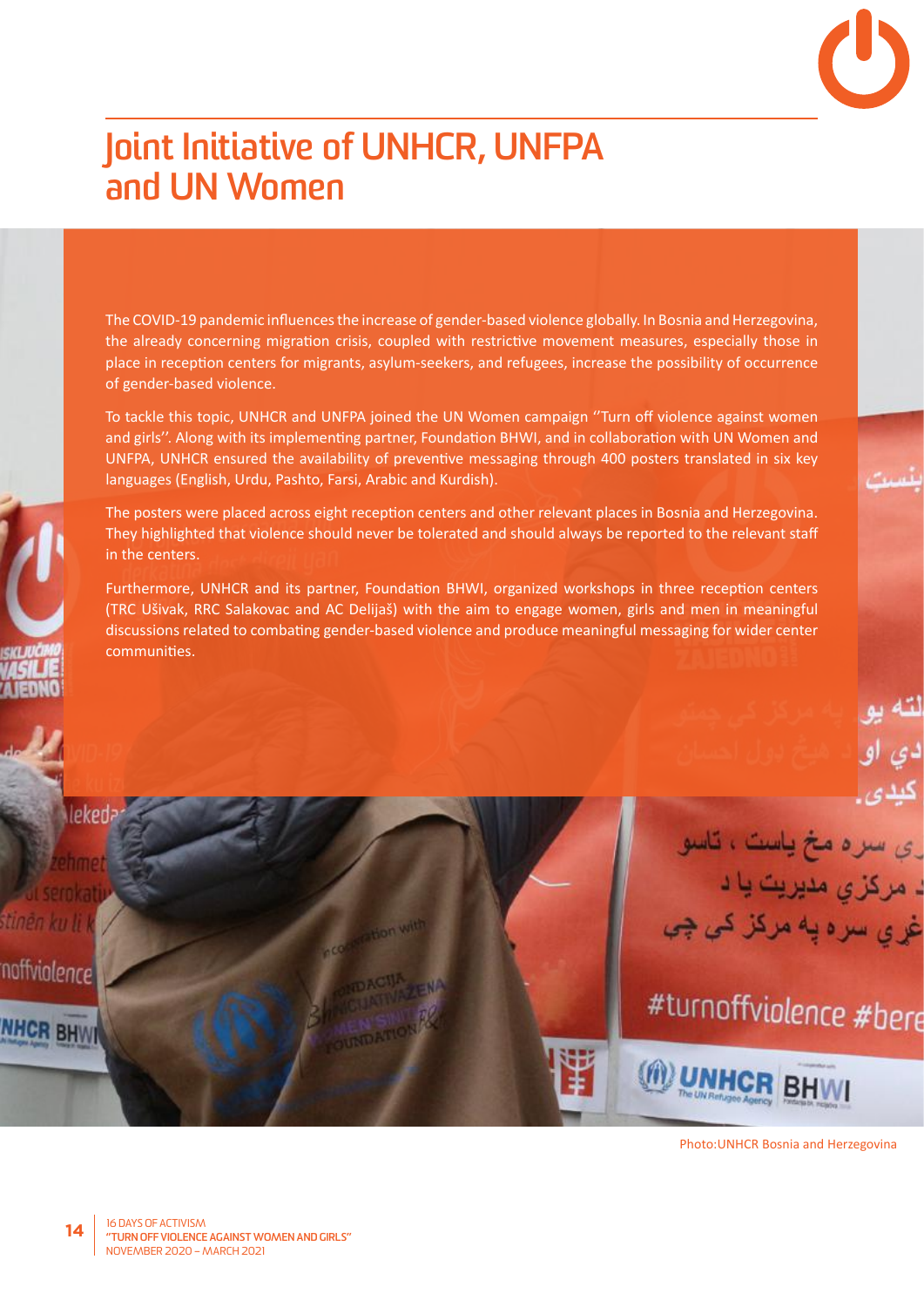# <span id="page-14-0"></span>**Impact of COVID-19 on Domestic Violence in BiH**

#### **Global impact**

Violence against women globally increased as the COVID-19 pandemic, combined with economic and social stress and measures, restricted contact, and movement. Crowded homes, substance abuse, limited access to services and reduced peer support are exacerbating these conditions.4

Many women were trapped in their homes with the abusers, without access to private spaces; thus, many women struggled to make a call or to seek help online.<sup>5</sup> Inequities are a leading risk factor for violence against women, as violence disproportionately affects women living in low- and lower-middle-income countries. An estimated 37% of women living in the poorest countries have experienced physical and/or sexual intimate partner violence in their life, with some of these countries having a prevalence as high as 1 in 2.<sup>6</sup>

Service providers noticed an increase in frequency and intensity of violence. This included an increase in psychological and physical violence, as well as economic violence and control. Some organizations reported that their beneficiaries indicated that violence became more intense after the pandemic outbreak in the Western Balkans and Turkey.<sup>7</sup>

#### **Impact in Bosnia and Herzegovina**

In 2019, before the pandemic, it was estimated that nearly 1 out of 2 women experienced violence during their lifetime in BiH.<sup>8</sup>

In March 2020, UN Women in BiH assessed the impact of the COVID-19 pandemic on the provision of specialized support services (shelters, SOS helplines, psychosocial support, and free legal aid) by CSOs running safe houses in BiH. The assessment focused on the major challenges faced by the eight safe houses in BiH during the COVID-19 crisis and the immediate needs in terms of support to be able to keep providing these services.9

At the beginning of the pandemic, the capacities of service providers were limited since first responders (police, healthcare, and the centers for social welfare) were actively engaged in the state of emergency. It was not possible to identify and support children potentially exposed to violence because educational institutions were closed. Moreover, the centers for social welfare were working at limited capacity and were only able to process urgent social care cases. Health institutions have drastically reduced public access to general services because of the restrictions on movement, lack of basic personal protective equipment and restricted public transportation. Finally, multi-sector coordination at the local level has been reduced significantly.<sup>10</sup>

<sup>4</sup> Policy Brief: The Impact of COVID-19 on Women. UN Women, April 2020, p. 17. Read more: [https://bit.ly/3eH6IJa](https://bit.ly/3eH6IJa )

Ibid, p. 17

Press Release: Devastatingly pervasive: 1 in 3 women globally experience violence. Read more: <http://bit.ly/3tiH7KI>

Impact of the COVID-19 pandemic on specialist services for victims and survivors of violence in the Western Balkans and Turkey. UN Women, 2020, p. 52.

<sup>8</sup> OSCE: Well-Being and Safety of Women: Bosnia and Herzegovina Results Report. Read more: [http://bit.ly/3qJytU1]( http://bit.ly/3qJytU1)

Focus on Gender Bosnia and Herzegovina, Protection from Domestic Violence and Violence against Women and the Impact and the Impact of the COVID-19 Pandemic, Issue 1, p.6. Read more: [https://bit.ly/33YZr1Q]( https://bit.ly/33YZr1Q)

<sup>10</sup> Ibid, p.7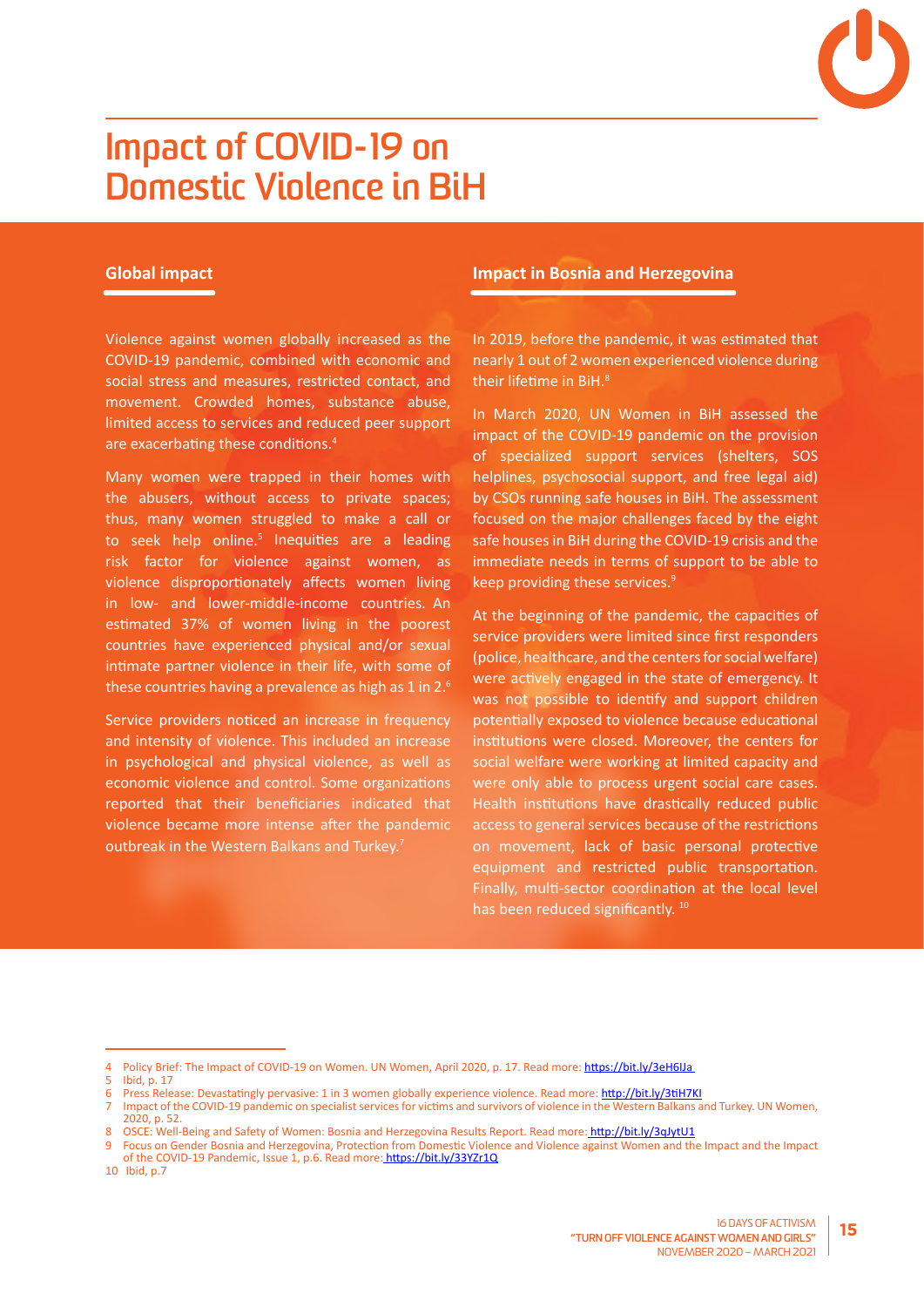

# <span id="page-15-0"></span>**Promoting Gender Equality and the Empowerment of Women in Europe and Central Asia - Summary of the Istanbul Convention**

#### **What is the Istanbul Convention?**

In 2005, member states of the Council of Europe launched a large-scale campaign on the issue of violence against women in Europe. It highlighted the need for harmonized legal standards to ensure the same level of protection for victims everywhere in Europe. This led to the development of a human rights mechanism to combat and prevent violence against women – the Convention on Preventing and Combating Violence against Women and Domestic Violence, also referred to as the Istanbul Convention.<sup>11</sup> The Istanbul Convention is the first international treaty to contain a definition of gender as "a socially constructed category" that defines ''women'' and ''men'' according to socially assigned roles, behaviors, activities, and attributes. It firmly establishes the link between achieving gender equality and the eradication of violence against women. Based on this premise, it recognizes the structural nature of violence against women and that it is a manifestation of the historically unequal power relations between women and men.The Convention entered into force on 1 August 2014. So far, 46 member states of the Council of Europe (EU and non-EU countries) signed the Convention, and 33 ratified it. The European Union signed the Convention on 13 June 2017. In BiH the Istanbul Convention entered into force on 1 August 2014.



#### **UN Women BiH work on combating VAW and DV in BiH**

Since 2016, UN Women has intensified its efforts on strengthening institutional and social response mechanisms to combat VAW and DV in BiH. With the support of Sweden and the European Union, and in collaboration with the governmental institutions and civil society organizations, UN Women aims to harmonize the legal and policy frameworks with the Istanbul Convention, and strengthen the protection system by improving availability, accessibility and quality of multisectoral services for survivors of domestic violence and violence against women, especially those from marginalized groups (Roma women, women with disabilities, women from rural areas etc.). Alongside the work on an enabling normative and protection environment, UN Women focuses also on working with men, women and youth in changing their attitudes and beliefs about gender stereotypes and violence against women. This work also includes strengthening the role of the media and religious leaders in preventing VAW. The emphasis is placed on strengthening the role of local communities to actively contribute to increasing awareness and changing harmful attitudes that perpetuate violence.

**16**

<sup>11</sup> Promoting Gender Equality and the Empowerment of Women in ECA Advocating for the ratification and implementation of the Istanbul Convention. Read more: <https://bit.ly/3s1CdBP>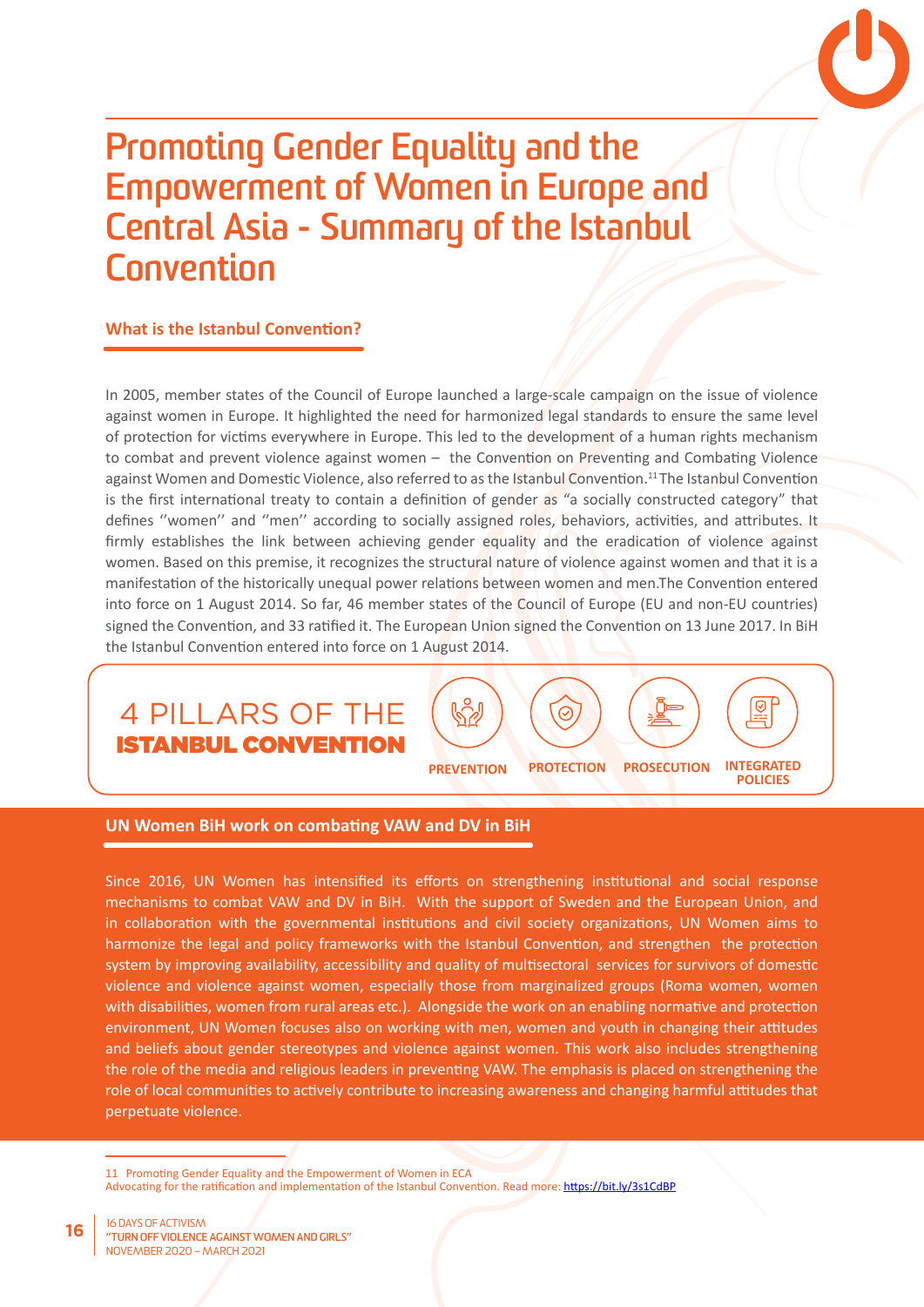